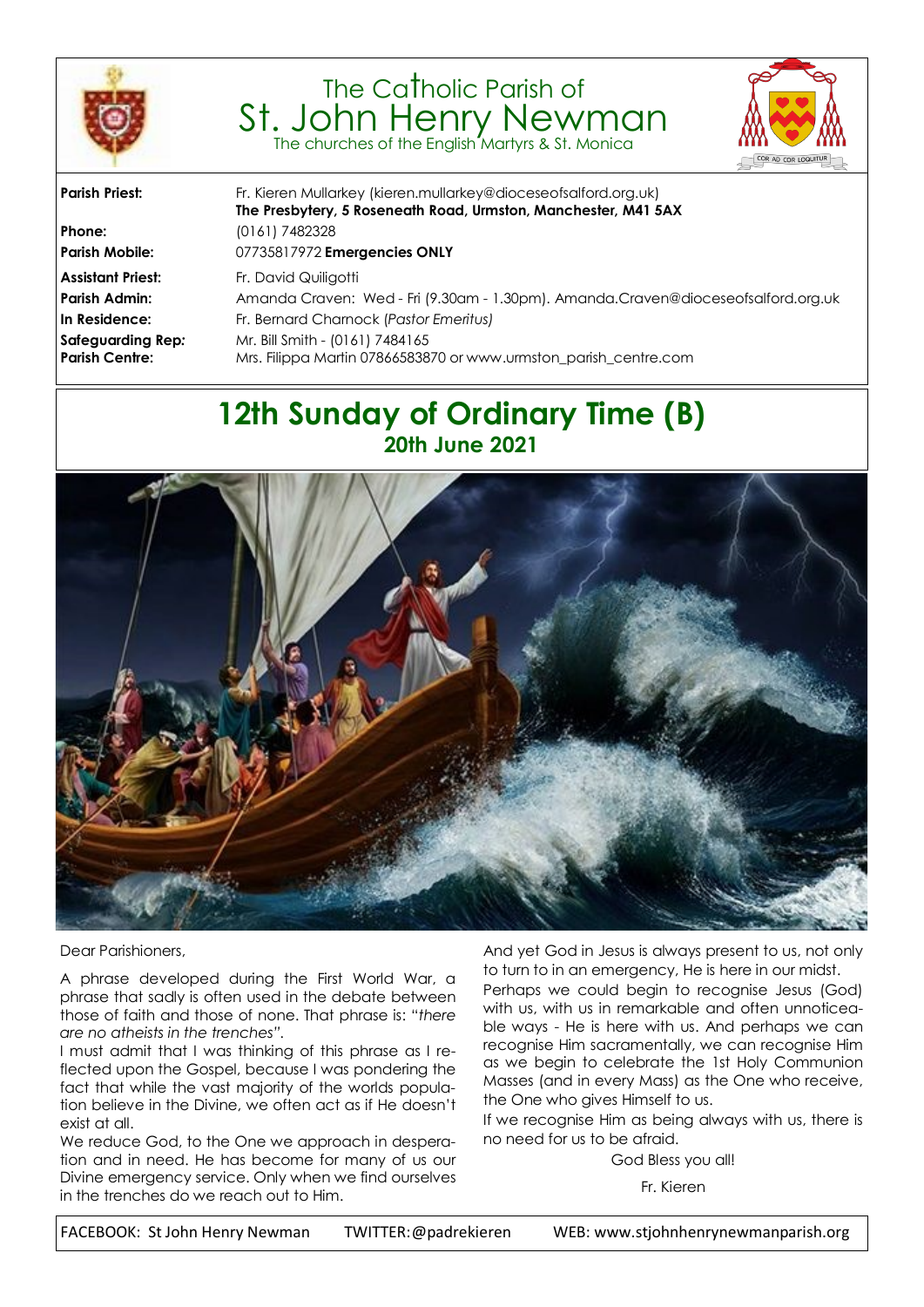|                                                                                                                                                                                                   |                 | <b>English Martyrs' Church (EM)</b><br><b>St. Monica's Church (SM)</b>                                    | <b>MASSES RECEIVED</b><br><b>Lately Dead</b>                                                                                                                                                                                                                                 |  |
|---------------------------------------------------------------------------------------------------------------------------------------------------------------------------------------------------|-----------------|-----------------------------------------------------------------------------------------------------------|------------------------------------------------------------------------------------------------------------------------------------------------------------------------------------------------------------------------------------------------------------------------------|--|
| Tues                                                                                                                                                                                              |                 | Ss. John Fisher & Thomas More - Feast                                                                     | Requiescat in pace                                                                                                                                                                                                                                                           |  |
| 9.30 am                                                                                                                                                                                           | 22              | Mass - EM                                                                                                 | Martin Hough                                                                                                                                                                                                                                                                 |  |
| Wed<br>10.00am                                                                                                                                                                                    | 23              | Requiem Mass - Salford Cathedral                                                                          | Intention<br>a special intention, Francis Sloan,<br>Michael Flanagan, Kevin McKi-                                                                                                                                                                                            |  |
|                                                                                                                                                                                                   |                 |                                                                                                           | ernan, in thanksgiving                                                                                                                                                                                                                                                       |  |
| Thurs<br>9.30 am                                                                                                                                                                                  | 24 I            | The Nativity of St. John the Baptist - Solemnity<br>Mass - EM                                             | <b>Anniversaries Masses</b><br>Margaret Deeney, Cecilia &<br>Thomas McGrory, Florence Farn-                                                                                                                                                                                  |  |
| Fri<br>9.30 am                                                                                                                                                                                    | 25              | Mass - SM                                                                                                 | worth, Hannah Keane, Tony Bold,<br>Marie Piercy, Philomena O'Con-<br>nor                                                                                                                                                                                                     |  |
| Sat<br>11.00 am<br>5.30pm                                                                                                                                                                         | 26              | Wedding<br>Vigil Mass - SM                                                                                | <b>PRAYERS FOR THE SICK</b><br>Maureen O'Connor, Marie Burns,<br>Bridget Caunce, Nicholas Behan,<br>Michael<br>Donnelly,<br>Michelle<br>Clegg, Sylvia<br>King,<br>Maureen                                                                                                    |  |
| Sun<br>$9.30$ .am<br>11.30am<br>1.30 <sub>pm</sub><br>2.30pm                                                                                                                                      | 27 <sup>1</sup> | 13th Sunday of Ordinary Time<br>Mass - SM - Livestreamed<br>Mass - SM<br><b>Baptism</b><br><b>Baptism</b> | Whalley, Kath Royle, Kathleen<br>Connors, Maureen McCarthy,<br>Sandra Brady, Nuala O'Dwyer,<br>Bridget Rigby, Jeanette Meakin,<br>Josephine Riley, Stan Reid, Jean<br>Black, Kevin Walsh, John Hartey,<br>Theresa Patrick, Kevin Walsh, Ann<br>Nothard, Denis Graham, Archie |  |
| <b>SACRAMENTAL PROGRAMME CORNER</b>                                                                                                                                                               |                 |                                                                                                           | Martin, Lou Fielding, Kevin McKi-<br>ernan                                                                                                                                                                                                                                   |  |
| Please watch the following 4 videos on Understanding the Mass                                                                                                                                     |                 |                                                                                                           |                                                                                                                                                                                                                                                                              |  |
| https://youtu.be/l7fix1hlJB0                                                                                                                                                                      |                 |                                                                                                           | <b>Sanctuary Candles</b><br>In thanksgiving                                                                                                                                                                                                                                  |  |
| https://youtu.be/U5CWIrlzPq0                                                                                                                                                                      |                 |                                                                                                           | Sr. Malachy                                                                                                                                                                                                                                                                  |  |
| https://youtu.be/ENg2ZSLhrZk                                                                                                                                                                      |                 |                                                                                                           |                                                                                                                                                                                                                                                                              |  |
| https://youtu.be/cd_o_xXMXWs                                                                                                                                                                      |                 |                                                                                                           | <b>GETTING MARRIED</b><br>IN THE                                                                                                                                                                                                                                             |  |
| Please also watch the following short but important clips explaining the "Real Pres-<br>ence" of the Eucharist - this is why we should never miss Mass!                                           |                 |                                                                                                           | <b>CATHOLIC CHURCH</b><br>In order to get married in the                                                                                                                                                                                                                     |  |
| https://youtu.be/LelHNxsh4jl                                                                                                                                                                      |                 |                                                                                                           | Catholic Church 6 months notice<br>must be given.                                                                                                                                                                                                                            |  |
| https://youtu.be/Vm8mMJqta8w                                                                                                                                                                      |                 |                                                                                                           |                                                                                                                                                                                                                                                                              |  |
| Video from Fr. K - PLEASE WATCH!!! https://youtu.be/pg7unww8G1I                                                                                                                                   |                 |                                                                                                           | If you have been married outside<br>the Church and would like to                                                                                                                                                                                                             |  |
| <b>PARENT MEETINGS TO BE HELD AT ST. MONICA'S CHURCH</b>                                                                                                                                          |                 |                                                                                                           | have the civil marriage con-<br>validated, please contact Fr.                                                                                                                                                                                                                |  |
| SM Cohort - Tuesday 22nd June 7.00pm                                                                                                                                                              |                 |                                                                                                           | Kieren for further information.                                                                                                                                                                                                                                              |  |
| **Please note that if you can't attend your designated meeting you must attend<br>one of the alternative meetings                                                                                 |                 |                                                                                                           | Please keep in your prayers those<br>who will be sharing the Sacra-<br>ment of marriage this year:                                                                                                                                                                           |  |
| The dates for 1st Holy Communion are as follows:<br>3rd July - Noon - (English Martyrs' cohort)<br>10th July - Noon - (Our Lady of the Rosary cohort)<br>17th July - Noon - (St. Monica's cohort) |                 |                                                                                                           | Leighann and Ryan, Rachael &<br>Danny, Elizabeth & James, Jessi-<br>ca & Matthew, Courtney & John<br>Paul, Elizabeth & Stuart, Rebecca<br>& Matthew                                                                                                                          |  |
|                                                                                                                                                                                                   |                 |                                                                                                           | "And that is what marriage is!<br>Hand in hand, always and for the<br>rest of your lives".<br>Pope Francis                                                                                                                                                                   |  |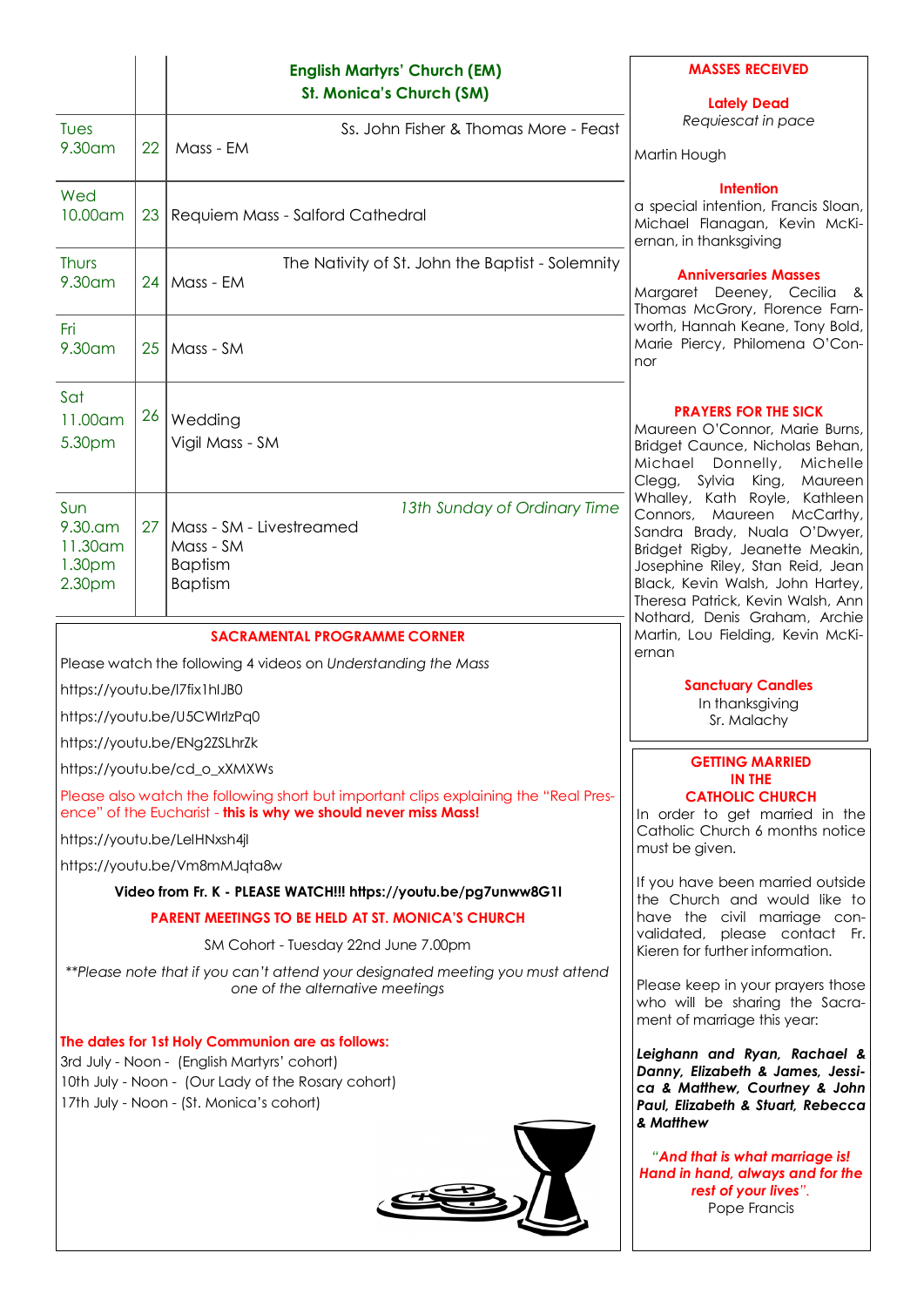**PARISH UPDATE - BUILDING & FINANCE** after nearly 11 years we have finally made an agreement with the Diocese regarding the Old School Site of English Martyrs' in Urmston. We have agreed a peppercorn rent of £1/year with the right to develop the site. Hopefully we can soon gather a committee together to help begin applying for grants, spearheading the project and reporting back to the PSG and Finance Committee. Hopefully this project will add to the life of the Parish and reach out and support groups within the local community.

Now let us unfortunately talk about money! Like many of you and your families the Parish finances have taken a significant hit this year. Whilst income has reduced (less) bums on seats) outcome has actually increased as not only has the site (Parish Plant) had to have been maintained and the annual Diocesan Levy (25% of Parish income ) paid, as a Parish we have also had to take on and shoulder the financial costs of the Parish Centre (as no income has come into the Parish via Centre, Hall or Jubilee Room). **I'm not asking you to dig deeper, and I'm not begging for more money**, but the current financial setback will take at least 2 years to recover from. This means that some of the minor projects that I had planned will have to be put on the back burner for now. Can I thank you for your continued support and generosity especially during this pandemic. Can I also thank the members of the PSG and Finance Committee for all the hard work they do behind the scenes.

**LIVESTREAMING MASSES** weekday Masses will no longer be livestreamed from 1st July. I will continue to livestream Sunday Mass until after the new "Freedom Day". It is important that those who can begin to come back to Mass start to come back. The Mass is about communion, and community. Its about coming together and gathering as family in the Presence of the One we receive. Try as much as we can this cannot be done on a screen! As the Bishops' write in their reflection on "The Day of the Lord": *It is the Eucharist, the celebration of the Mass, that makes the Church, and it is the Church, in the gift of the Holy Spirit, which makes the Eucharist. The Holy Sacrifice of the Mass is the lifeblood of the Church. It requires our active participation and, to be fully celebrated, our physical presence.*



**SACRAMENTAL PROGRAMME 2021-22** if your child will be entering Yr3 in September, it is now time to register to participate on the Sacramental Programme. Registration forms can be found at the back of both churches and can also be download-

ed from the Parish website and FB page, alternatively if you email me I an forward you a copy directly. Please read the forms carefully and return them before **21st July**  to Fr. Kieren at the Presbytery.

**THE SACRAMENT OF CONFIRMATION - FOR THOSE CUR-RENTLY IN YEAR 8** Please note the dates and times for Catechesis and the celebration of the sacrament of Confirmation:

- (1) 30th September Introduction
- (2) 14th October The meaning of Life/Living life to the full
- (3) 4th November Unlocking the Holy Spirit
- (4) 18th November What's in a name?
- (5) 2nd December Being a Disciple.
- (6) **Celebration of the Sacrament of Confirmation - Saturday 11th December - 1.00pm (English Martyrs' Church).**

**REGISTRATION INTEREST IN BEING CONFIRMED IN 2023**  Parents with children in Yr6 will have received an email (via school) from Fr. Michael Deas inviting you to register an interest in being Confirmed. Apparently this link isn't working for all, so here it is: https://docs.google.com/ f o r m s / d / e / 1 F A I p Q L S f 5 V - Fk5l15fc7DnxY9v5XyjU5KWjEsVqNDSGtHxrZh232rCg/ viewform?vc=0&c=0&w=1&flr=0&gxids=7628

**DBS CHECKS & RENEWALS** As we are preparing to bring back the ministries and groups to the parish, in line with the next step of the Government road map, could we please ask anyone who has a DBS certificate, to check the renewal date, or, if you no longer wish to be involved in any ministry or groups and you have a DBS, could you let us know so that we can update the Diocese records. Please contact either Bill Smith (Safeguarding Rep) or Amanda Craven

**OFFERTORY ENVELOPES FOR THE NEW TAX YEAR due to** the pandemic and current lockdown restrictions new boxes can be collected from St. Monica's church this weekend. If you would like to collect your boxes from English Martyrs' church please ring the Parish Office and collection will be arranged.

**LORETO CENTRE, Llandudno Summer School** The Loreto centre at Llandudno is hosting a Living Theology Summer School in July, online. This will make it safer, and more accessible to a wider audience. Living Theology is a summer school, initiated by the Jesuits, and takes place in various places across the country every year. The courses continue to provide opportunities for Christians to deepen their understanding of their faith, and develop their personal reflection on Christian living and belief. No prior theological knowledge is required, just an open mind and willingness to engage. To apply for this event email loretocentre@yahoo.co.uk. Donations are welcome

**GARDENING** If you have a bit of time spare and are able to do a bit of weeding and general tidying, we are looking for people to help in the parish garden at the back of St Monica's Church. There is a regular few that tend to the garden on a weekly basis, if you are interested in joining them or can offer an occasional bit of time, please contact the parish office either via email or by phone during office hours, and Amanda will give you more information.

**CORNERSTONE BIG SLEEPOUT** (Restrictions permitted) 17th September at Xaverian College, Lower Park Road, Rusholme, Manchester M14 5RB. Our current plan is for a 'hybrid' event with some people being physically present on the college grounds while others are supporting us from their homes, by not sleeping in their own bed. If you want to take part but haven't already registered your interest for either the physical or virtual (at home) event, please do so here: https:// cornerstonecds.org.uk/big-sleepout/ To start gathering support and to raise as much sponsorship as you can, we encourage you to please set up a JustGiving page: https://www.justgiving.com/campaign/BigSleepOut2021

**ALL SAINTS BARTON** Franciscan Friars to celebrate the First Saturday devotion to Mary Immaculate. Every First Saturday with Adoration, rosary. Mass is celebrated at 3pm.The entrance to the beautiful Pugin Church is from the back door through the gardens.